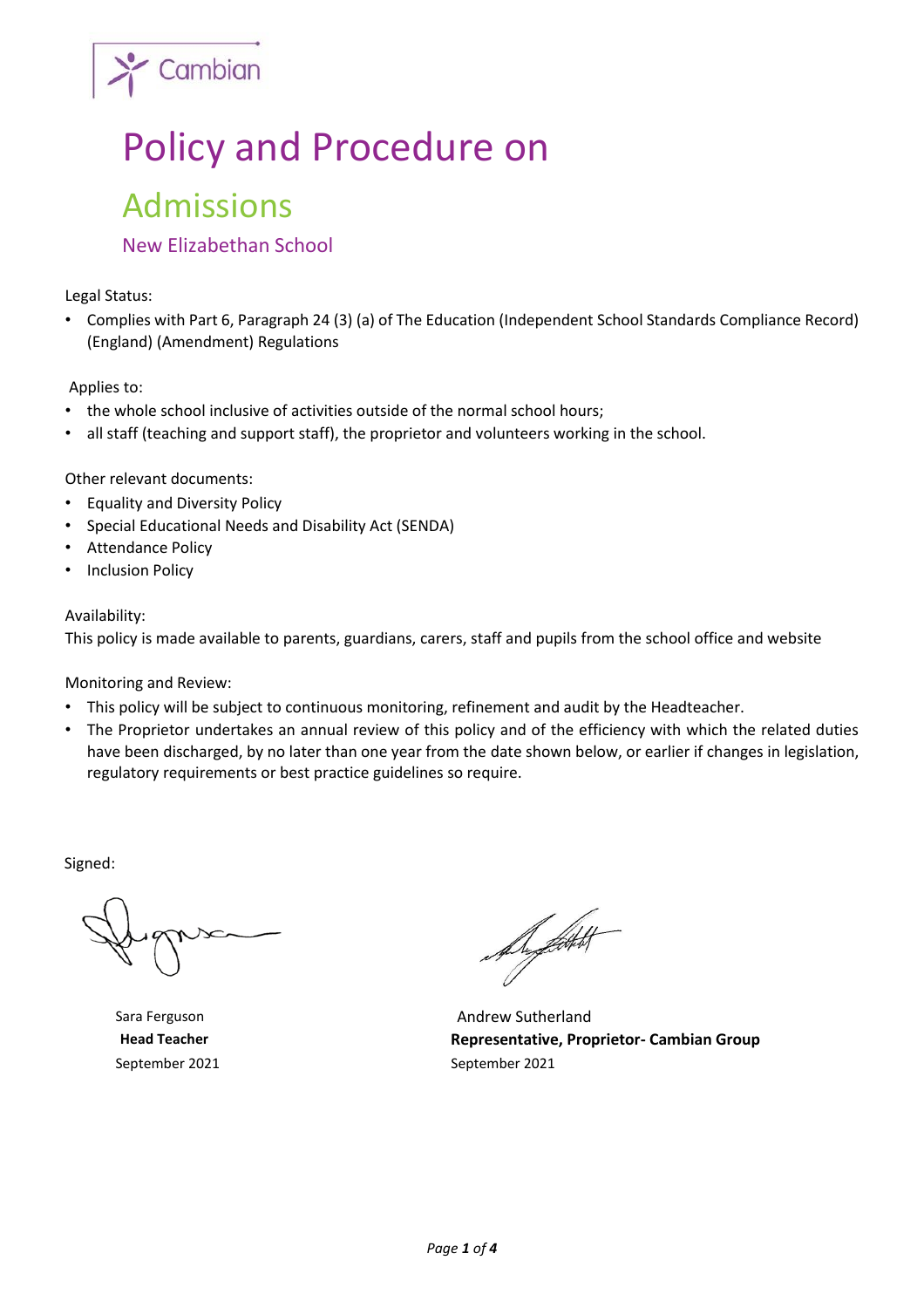## **Admission Policy**

At New Elizabethan School we are registered to care for and educate children from the age of 7 to 19 covering Key Stages 2-5. No child is refused entry on the grounds of race, ethnicity, gender, religion or sexual orientation. We require confirmation of the date of birth of a child.

#### **Pupil Profile**

New Elizabethan School is an independent specialist school offering 38-week day placements for students. Our school currently provides for a wide spectrum of needs or diagnoses, including ASC, ADHD, ADD, Dyslexia, Dyspraxia, mental health, and other difficulties. Most of our children are referred to us and funded through local authorities. Our pupils can range between 7 and 19 years of age. All of our children will have an Education Health Care Plan. The majority of our students have difficulty in communicating their needs and come to us from a diverse range of backgrounds. Due to multiple placement breakdowns our students often exhibit underdeveloped learning behaviours, have huge gaps in their education and maybe operating below age expected levels.

The school provides a safe nurturing environment where students are supported to develop their potential physically, socially, emotionally and academically. Emphasis in the school is thus on the development of community values, i.e. a caring and considerate attitude to others, good manners, service to the community and the development of independence.

### **Referrals**

Most students are referred directly through their Local Authority (placing LA). However, we do also accept parental referrals. In line with the Special Education Needs Code of Practice a multi-disciplinary decision is reached whereby the child with parents and/or guardians and/or carers visits the school. If is it agreed that the school is, in principle, the most appropriate educational setting for the child then a further assessment process is initiated. Parents or guardians/carers will also be asked to provide the school with any further information which they feel will enable us to provide their child with the best possible education. If agreed a place will be offered based on availability and in accordance with the Code of Practice for Schools, Disability Discrimination Act 1995 Part 4 and Schedule 10 of the Equality Act 2010. Where a placement is agreed a transition plan appropriate to the students' needs is put in place.

#### **Special Educational Needs**

All of our students have an Education, Health Care Plan (EHCP), which details the four Special Educational Categories of Need: Cognition and learning, Social, emotional and mental health, Communication and interaction and Sensory/physical needs. Our curriculum is designed with these four categories of need as cornerstones and therefore ensures that we meet the complex needs of each of our students.

We thereby offer a broad and balanced curriculum for every student. Alongside the core curriculum, we have planned a calendar of additional events throughout the year. These events meet key British Values as well as offering Social, Moral, Spiritual and Cultural experiences that will be underpinned by weekly assemblies. In addition to this, we offer therapeutic support through Speech and Language therapy, Occupational therapy and Mental Health support all of which we consider an integral part of the curriculum, not additional aspects.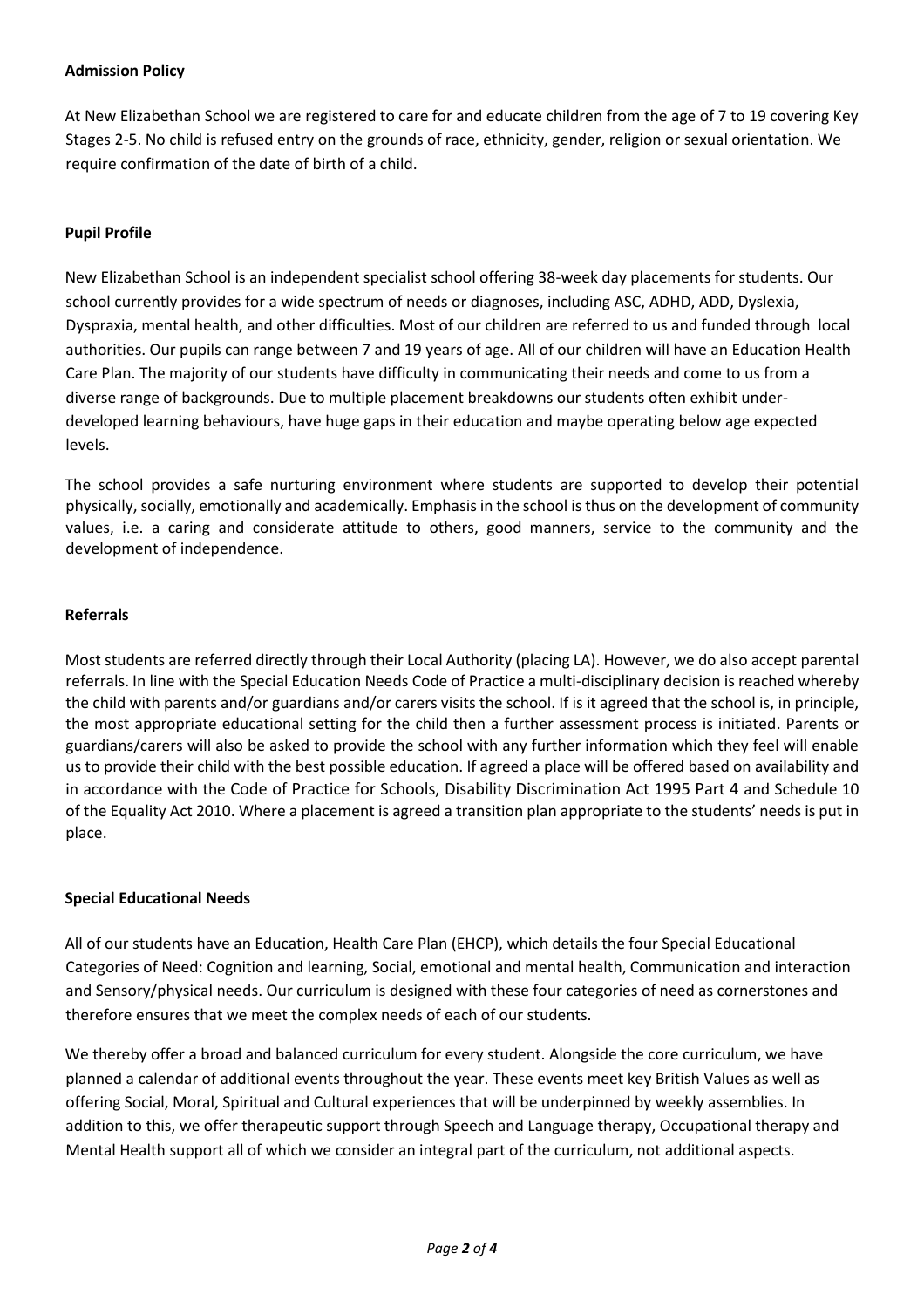#### **English as an Additional Language**

Our school will make provision for children who have English as an additional language, (EAL) in the assessment procedure. We do not regard children as having a 'learning difficulty' solely because the 'language or medium of communication of the home is different from the language in which he or she is or will be taught' (Education Act 1996, Section 312(1), (2) and (3). However, pupils for whom English is an additional language (EAL) will be provided with appropriate support provided they meet our School Academic criteria. They will be assessed to gauge the support that may be needed in order to ensure equal access to the curriculum along with all other aspects of life at our school. Our school has a policy and procedures for students requiring English as an Additional Language (EAL).

# **Admissions Policy Appendix**

It should be recognised that the young person may be ambivalent at best about the school and that because of this they may well not take in all the information given – to this end, further information will need to be offered at a later date.

As much information as possible will be sought at the point of referral to inform assessment as to whether the referral is appropriate and as to whether the school is able to meet the needs of the young person. Information sought should include: 2 young person's name;

- age and date of birth;
- gender;
- ethnic background, cultural needs, religious needs/persuasion;
- health needs & history;
- educational history, needs, current provision, support received & required including whether there is a statement of special educational needs proposed educational plan;
- risk issues, level of supervision required, establish if any history of self-harm/suicide, history of volatile and aggressive behaviour, child protection issues, risks presented by third parties;
- expectations and requirements sought by the placing authority to need the young person's needs;
- the name, address and telephone number of the young person's case accountable social worker (if applicable);
- the young person's legal status;
- the young person's and their family's social history;
- any special issues e.g., restriction of contact, child protection and
- criminal history (if any) and whether any existing criminal proceeding are outstanding.

The information provided will assist the school team in their assessment as to whether a school placement is viable and appropriate. The school will consider whether it has sufficient staffing in terms of number and experience to manage such admission both in terms of the individual young person's needs and respect of the potential impact that the admission may have on existing group dynamics. Should a referral be accepted for admission, the school will notify the company's finance department as soon as practically possible in order that the appropriate contract arrangements can be administered with the relevant placing authority. Measures of control, discipline & restraint and the requirement to search used by the school are made clear to the placing authority, the young person and parents/carer before the admission.

# Admission

The young person's details need to be entered into the admissions register and accompanying information filed. The young person will be shown around the school and introduced to the staff and other young people. An individual timetable will be discussed, taking into account of the young person's age, aptitude and ability. First impressions count and the admission of the young person into our school is one of the key elements in determining the success of the school placements.

#### **Reintegration to other educational establishments**